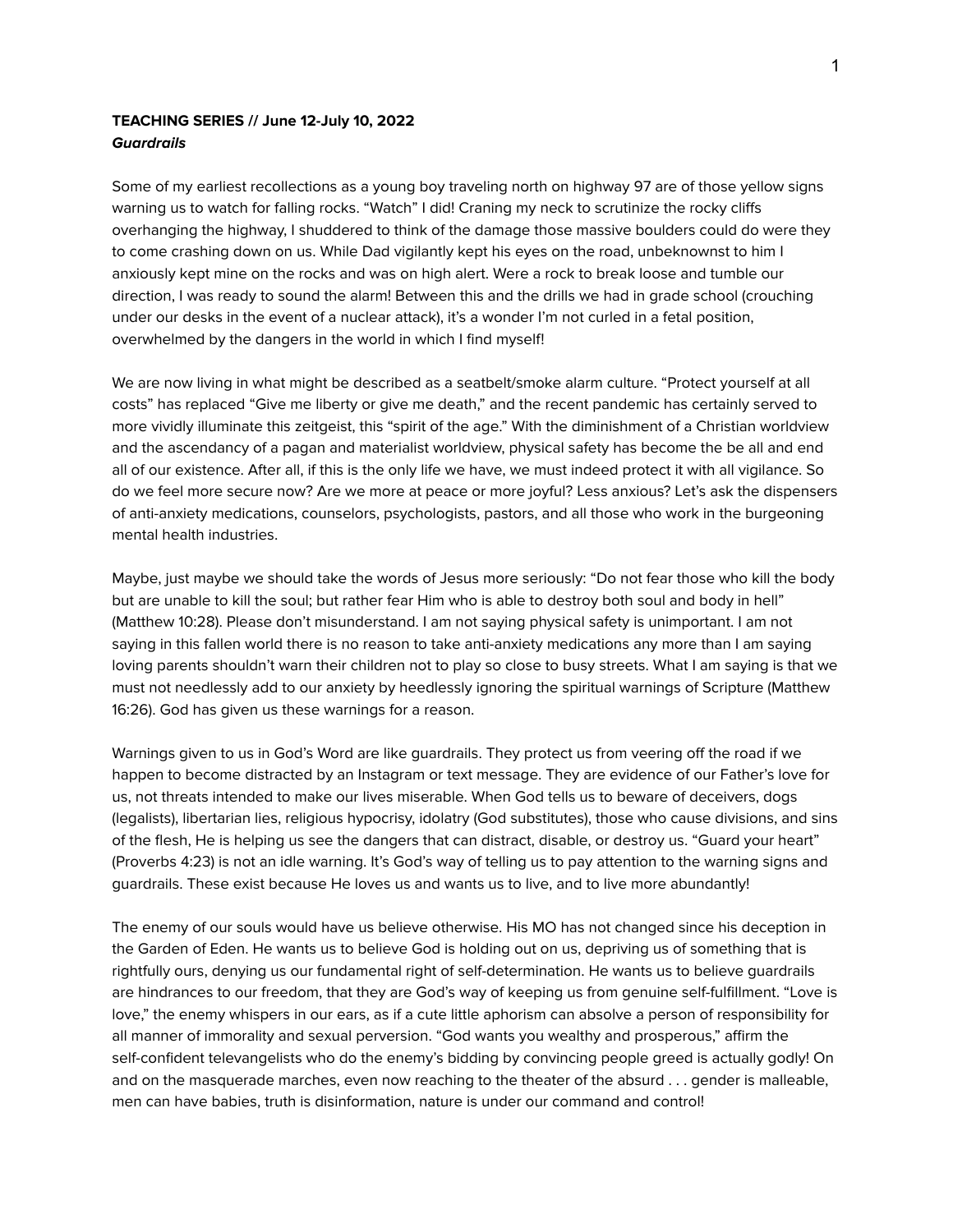What is one to do in light of this crazy cultural and spiritual disintegration so rapidly taking place before our very eyes? One of the most important things we can do in these days of confusion and deception is take a closer look at the warnings in God's Word. To whom, and for what purpose are these various warnings given? What practical steps can we take to boost our "spiritual immune system" so as not to get caught in the web of last-days lies that are proliferating all around us? For the next several weeks, we are going to take a closer look at warnings from God's Word. Some of them will be general (guard your heart), others will be more specific (watch out for those who cause division in the church). Some of the warnings will deal with sins of the flesh, others will focus on being prepared for the Lord's return. All of them will be for God's glory and our benefit. Imagine what joy there will be in heaven if even one person in our church family is moved from believing God's warnings are intended for harm and deprivation to believing they are intended for our safety and to foster a deep and abiding joy in our Father's protection!

## **June 12 / Guard Your Heart! / Proverbs 4:23 / Scott**

Our heart is the seat of our emotions, will, and intellect. It is a word the Bible frequently uses to describe the "inner sanctuary" or control center of all we think, feel, say, and do. Why, however, do we make so many decisions based solely on how we feel? Guarding our heart involves using our mind, or as the great creed of Israel puts it, "loving God with all our mind." In our present culture, the toxic cult of sentimentality has clouded the thinking of far too many believers, leaving them with the impression that above all else they must "feel" love for God. This has taken far too many followers of Jesus over the guardrails and into the deep ditch of depression. How can we guard our hearts by reengaging our minds, thinking right thoughts about God, and enjoying the reinforcement of emotions that follow, rather than lead our thoughts?

## **June 19 / Love's Great Quest / 1 John 3:1-3 / Scott**

## Special Father's Day sermon

What happens when you truly grasp the meaning and significance of God's love? It transforms you. It changes you. It purifies you. It makes you want to be ready to see Him face to face. No one who really understands and experiences the love of God will ever be the same again!

#### **June 26 / There's No One Like Our God / Deuteronomy 4:15-19 / John**

An idol is anything we put in the place of God. It is that thing, that object, that desire, that person, that political persuasion which becomes a God substitute. It begins in the mind, with a conception of God that is wholly unworthy of what He has revealed about Himself. It ends up in self-debasement. Why? Because the only authorized revelation on which image-bearers of God can safely fixate is His Word. We take selfies. God doesn't. He cannot be described by, properly understood, or contained in a picture or in anything He has created. Faith comes by hearing, not seeing; and what changes us is hearing and obeying God's Word.

#### **July 3 / Prosperity's Peril / Deuteronomy 8:11-14 / Scott or Robert**

How's your prayer life? Does it tend to get more focused when the cupboards are bare? When the kids are sick? When you lose your job? When the marriage falls apart? Yes, for many of us, it is the trials which bring a fervency to our prayers and an increased sincerity about our relationship with God. Conversely, it is the comforts, material prosperity, and good health that can (if we are not careful) make us forget God, or worse yet, take the glory or credit for all that we have. What can we do to keep ourselves from drifting away from God in times of great prosperity? In one word: Give. Give of your wealth, give of your time, serve with your